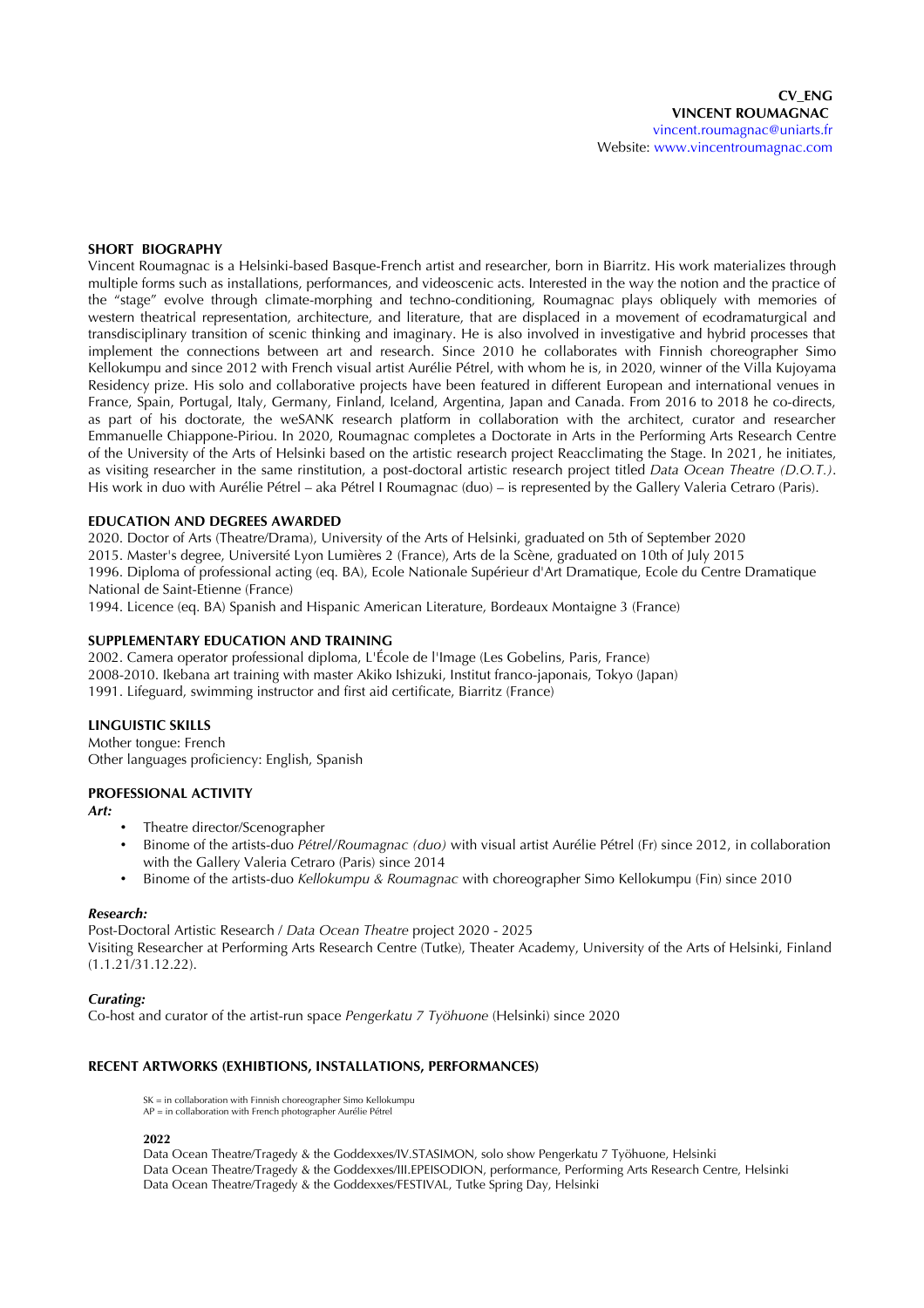### **2021**

Data Ocean Theatre/Tragedy & the Goddexxes/II.PARODOS, group show Ebb and Flow (cur. Riikka Thits) Kuva/Tila, Helsinki Data Ocean Theatre/Tragedy & the Goddexxes/I.PROLOGOS, solo show Pengerkatu 7 Työhuone, Helsinki Data Ocean Theatre/Gobos (simulated), Group Show MATTER (Cur: Euro & Kiiveri), Aalto Campus, Espoo (Fin) astra (Astrotrilogy 3), Side Step Festival, Zodiak Helsinki (Fin) Sk

## **2020**

The Final Stage, Theatre Academy, Helsinki (Fin) ri :vr (Astrotrilogy 2), Bad House Festival, Mad House/Kohta Gallery Helsinki (Fin) SK pompom (Astrotrilogy 1), in group show "When It Waxes and Wanes" in VBKÖ, Vienna (Aus) <sup>SK</sup>

### **2019**

de rêves, pièce photoscénique n.1, acte 4, Grand Café – Centre d'Art Contemporain, Saint-Nazaire (Fr) <sup>AP</sup>

□ akashio/marée rouge/red tide, videoscenic installation, Theatre Academy, Helsinki (Fin)

ri :vr (Astrotrilogy 2), Cité Internationale des Arts, Paris (Fr)

#### **2018**

pompom, Tokyo Arts and Space, Tokyo (Jap)<sup>SK</sup>

Reacclimatizations, Night of the Museum, MAE, Barcelona (Cat/S)

weSANK Deep Stage As..., Full Project installed Outcome, Vapaan Taiteen Tila, Helsinki (Fin) d'Astérion, Galerie Valeria Cetraro, Paris (Fr) AP

weSANK Daegu, collaborative session and installation, Daegu Arts Factory, Daegu (K)

weSANK Barcelona, collaborative session and installation, Institut del Teatre, Barcelona (Cat/S)

weSANK Paris, collaborative session and installation, Group Show Au Loin Une Ile (Cur: Chloe Grondeau), Mains d'œuvres, St-Ouen, Paris (Fr)

weSANK Helsinki, collaborative session and installation, Performing Arts Laboratory, Helsinki (Fin)

## **2017**

The Visit, Installation, Performing Arts Research Centre, Helsinki (Fin)

weSANK Tokyo, collaborative session and installation, Tokyo Arts and Space, Tokyo (Jap)

Backdrop, Group Show You Gotta Say Yes To Another Access, Research Pavilion, 57eme Biennale de Venice, Venise (It)

201 Full CT Blue (2) 106 Primary Red 736 Twickenham Green 101 Yellow, 40<sup>th</sup> Anniversary Centre Pompidou Paris, La Ferme du Buisson, Scène Nationale, Noisiel (Fr) AF

de rêves, acte 3, garden, Group Show Elizabeth Street Garden, New York City (USA) <sup>AP</sup>

Latences #5, Pétrel Atelier, Mois de la photo, Paris (Fr) <sup>Al</sup>

Théâtre (theatre) #2 / Résidus #1, Group Show Face à l'Aura : une méditation photographique, Centre Image imatge, Orthez (Fr) AP

Bogs, Fens, Flats..., Montréal (Can) We Split !We Split !We Split !.. Installation, Vapaan Taiteen Tila, Helsinki (Fin)

#### **2016**

Une exposition de rêves, Galerie Escougnou-Cetraro, Paris (Fr) <sup>AP</sup> Backdrop (Fundu de palco), O Espaco do Tempo, Montemor o Novo (Por) The Skene Expedition 1&2, ArsBioarctica, Kilpisjarvi (Fin) We Split !We Split !We Split !..., Performing Arts Research Centre, Helsinki (Fin) The cancellation, Studio Kuusi/Kuusi, Helsinki (Fin) Répétitions (La Réserve) #1 & Réserves #2, Optica, Montreal (Can) <sup>AP</sup>

#### **2015**

The Theatre Season – Verkatehtaanpuisto (Kladesfabriksparken), Helsinki (Fin) Théâtre (theatre) #2 différé (postponed) – Théâtre de l'Usine, Geneva (Che) <sup>AF</sup> Pièces #1– Espace Art Madeleine Lambert / Théâtre de Vénissieux, Vénissieux (Fr) <sup>AP</sup>

## **GRANTS AND AWARDS**

2022. Production grant, Niilo Helander Foundation, Finland.

2022. Production grant, The Arts Promotion Centre Finland (Taike).

2021. One-Year State Artist Grant (Monitaide/Interdisciplinary Arts), The Arts Promotion Centre Finland (Taike).

2020. The Fondation des Artistes, Art Production Grant in duo with Aurelie Petrel.

2020. Villa Kujoyama Residency Prize recipient in duo with Aurelie Petrel.

2018. TTOR grant for the artistic component of doctoral degree.

2018. Erasmus + grant, research residency.

2017. KONE Foundation doctoral research grant (3 years).

2016. TTOR grant for the artistic component of doctoral degree.

2016. KONE Foundation doctoral research grant (1 year).

2015. Research grant CIMO Fellowships programme for Doctoral project.

2014. Winner of the selection of France-Quebec Exchange Residencies with the duo Petrel/Roumagnac (duo), granted with three-month-residency at Darling Foundry, Montreal (Canada).

2013. Fonds SCAN, Région Rhône-Alpes, project grant.

2013. Project grant FIACRE international mobility, DRAC Rhone-Alpes (France). Project in Finland.

2009. Invitation by the Cultural Dep. Of the French Embassy in Argentina for research project (El Aleph) in Buenos Aires.

2007. Project grant FIACRE international mobility, DRAC Rhone-Alpes (France). Project in Argentina.